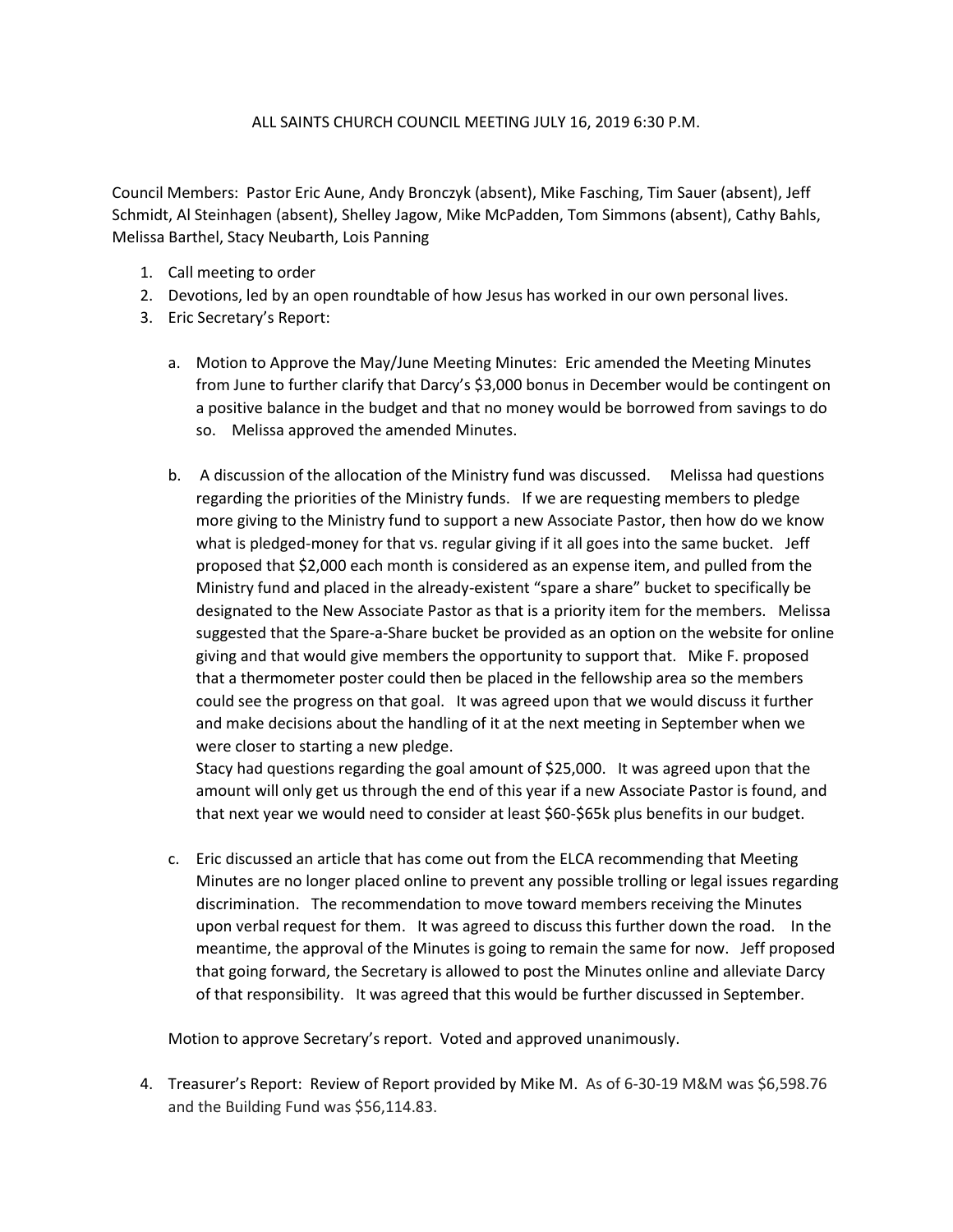a. Discussed the handling of the Building Fund. Motion to pay MIF every quarter going forward if at least 6 months-worth of payments are in the Building fund to do so. Motion was made and passed unanimously.

Motion to approve Treasurer's report. Voted and approved unanimously.

- 5. New Organization of Ministry Teams
	- a. Faith Formation and Fellowship Ministry Team (Learning, Youth and Family)
	- b. Worship, Prayer and Technology Ministry Team (Worship and Technology)
	- c. Gratitude, Generosity and Outreach (Gratitude and Generosity, and Witness)
	- d. Building and Grounds

-There isn't a set number of how many people can be on each team, except HR and Finance. Those two teams have a set number and you need to be nominated to be on those teams.

As you look at your gifts and passion where would you best fit?

Cathy = Worship/Tech, Faith/Fellowship and Gratitude/Outreach

Stacy = Gratitude/Outreach

Lois = Gratitude/Outreach and Faith/Fellowship

Melissa = Faith/Fellowship

Jeff = Building/Grounds

Mike = Building/Grounds and Gratitude/Outreach

Tim = It was assumed he would want to be on Worship/Tech for sure.

 $Al = ?$ 

Andy =  $?$ 

 $Tom = ?$ 

- 6. Upcoming Ministries in Action:
	- a. Glass Doors were Installed for Sound Room Completed
	- b. Sunday School and Confirmation Schedule and WOW Brochures- Completed
	- c. Registration For Sunday School/WOW/confirmation opens Monday, July 22
	- d. Rally Sunday Picnic, September 8<sup>th</sup> Will be sending out for volunteer spots soon.